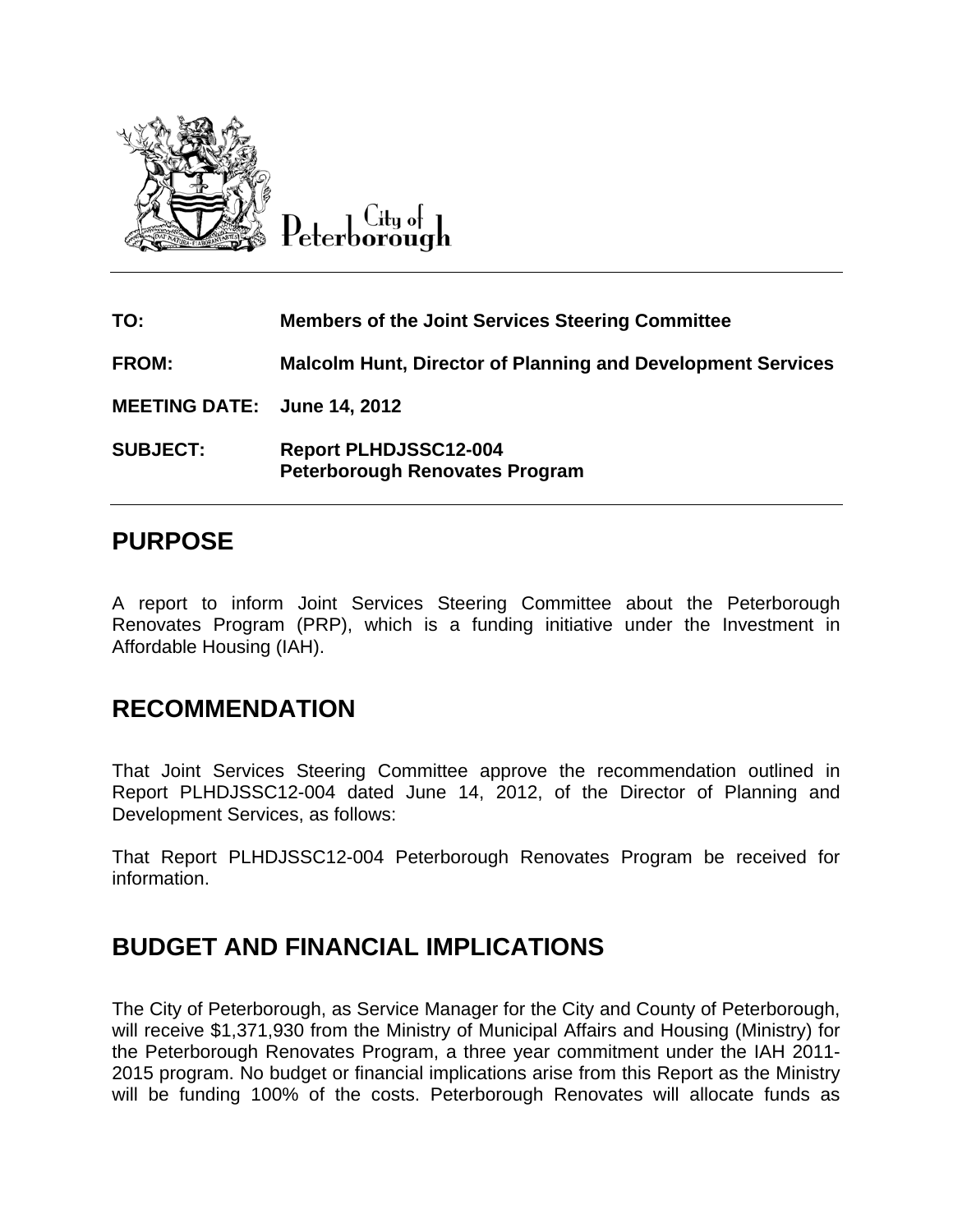follows: \$350,750 for 2012 projects; \$569,430 for 2013 projects; and \$451,750 for 2014 projects.

## **BACKGROUND**

Report PLHD11-006, dated October 17, 2011 outlined the Housing Division's Program Delivery and Fiscal Plan (PDFP), for funding related to the IAH initiative. This Plan, approved by Council, was then approved by MMAH. It identifies the proposed allocations of funding for the various programs under the initiative. Based on this approval, the Peterborough Renovates Program (PRP) will provide successful applicants up to \$1,371, 930 over the three year program.

The Ontario Residential Rehabilitation Assistance Program (RRAP) implemented by CMHC and administered in Peterborough by Wigwamen Non-Profit Residential Corp. (Wigwamen) ended on March 31, 2012. RRAP was designed to assist low to moderate income home owners to perform necessary repairs to their home. The PRP has been designed to partially replace RRAP, and will operate from 2012 until 2015.

The City of Peterborough will be implementing the PRP with the assistance of a local delivery agent who will manage the application process. The delivery agent, Wigwamen, was selected for this role due to their extensive and successful experience implementing RRAP. The Wigwamen office will begin issuing Guidelines and application packages to interested individuals on June 4<sup>th</sup>, 2012.

The PRP, designed within provincially identified parameters, will assist low to moderate income home owners whose home is in need of a significant repair(s) beyond their financial capacity to implement. The program will make possible a multitude of repair projects, as well as accessibility and/or security modifications to homes for individuals living with a disability and victims of domestic violence. To qualify, home owner applicants will need to live in the City or County of Peterborough, with their home valued at or below \$254,844 for 2012 applications. This house value, as well as the qualifying household annual income level, determined by household size (ie. max \$54,500) is expected to change with annual updates.

The PRP, in its intial year of implementation (2012) will remain focused and available to home owner applicants only. In subsequent years, the criteria for eligible applicants may be expanded to include multi-unit residential repairs and others. The Service Manager is able to implement these program modifications, depending on local need and the availability of funding within each year of the program.